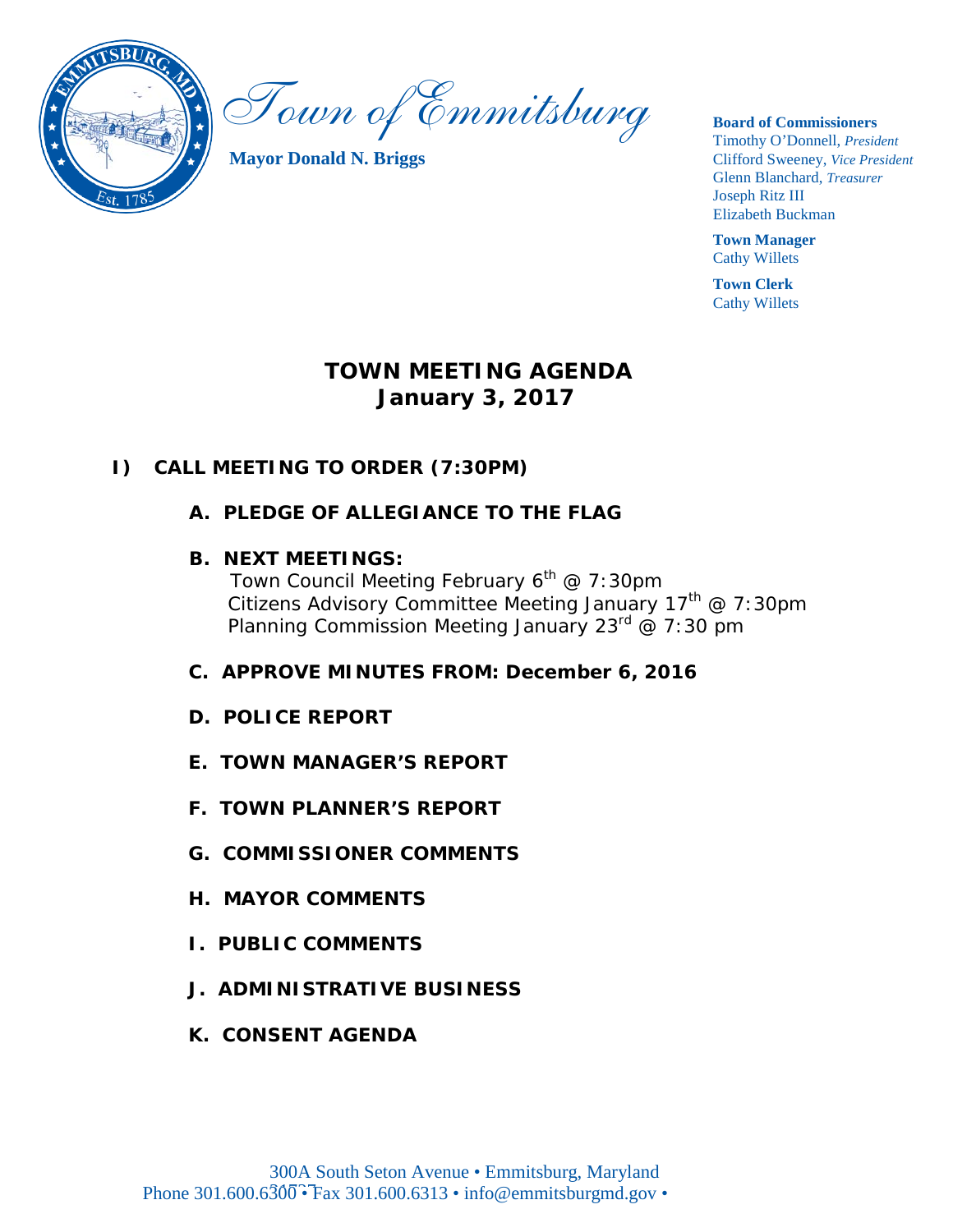Town Meeting  **January 3, 2017 Agenda** Page 2 of 22

### **L. REPORTS:**

1. Treasurer's Report

### **II) AGENDA ITEMS:**

- 1. New technology for Rainbow Lake and water plant
- 2. Amendment to Section 8.04 Abandoned Property for discussion and possible consideration
- 3. Life insurance for the elected officials of the Town

### **III)****SET AGENDA ITEMS FOR February 6, 2017 TOWN MEETING**

### **IV) SIGN APPROVED TEXT AMENDMENTS AND/OR RESOLUTIONS**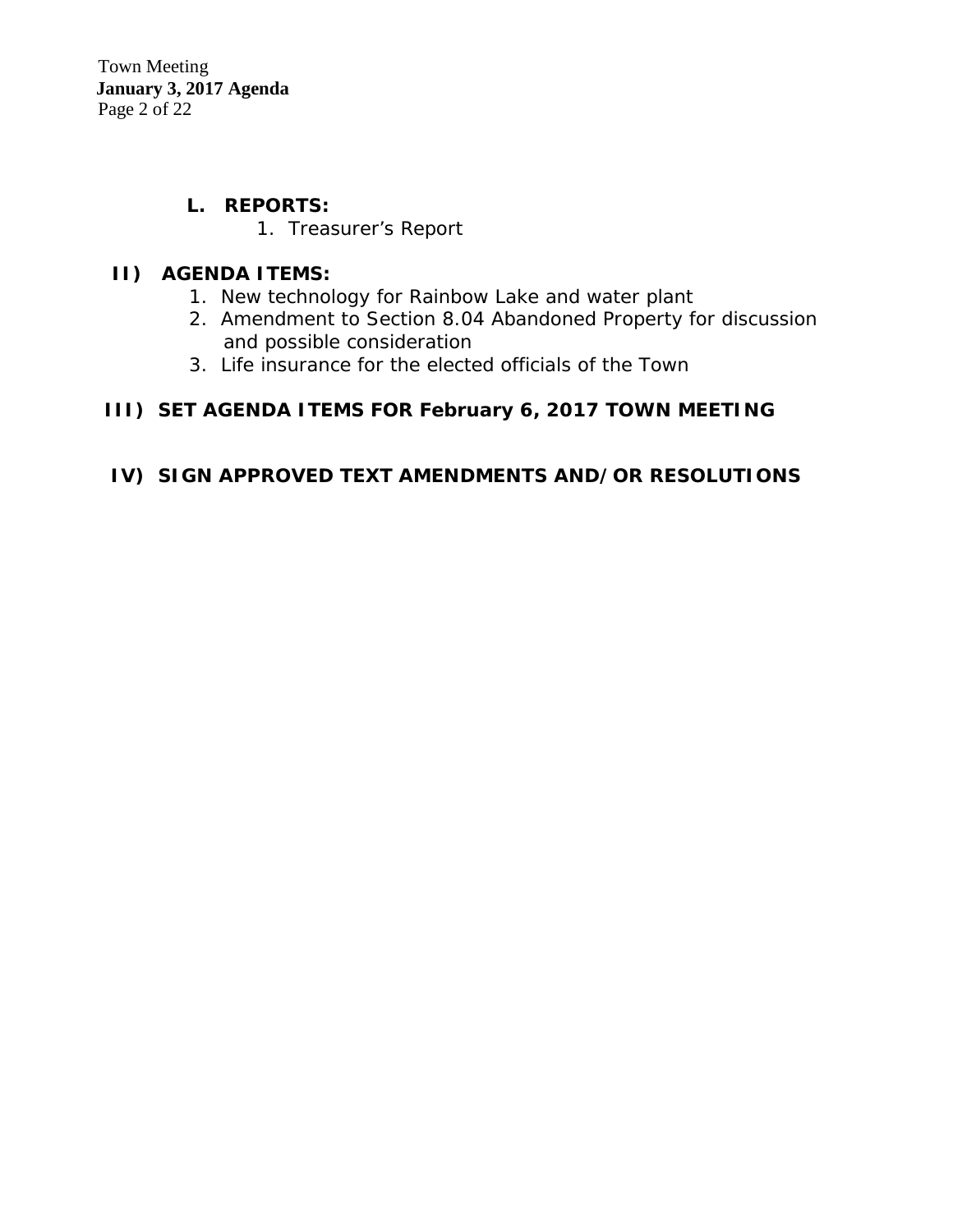**ITEM C**

# **MEETING MINUTES:**

*December 6, 2016*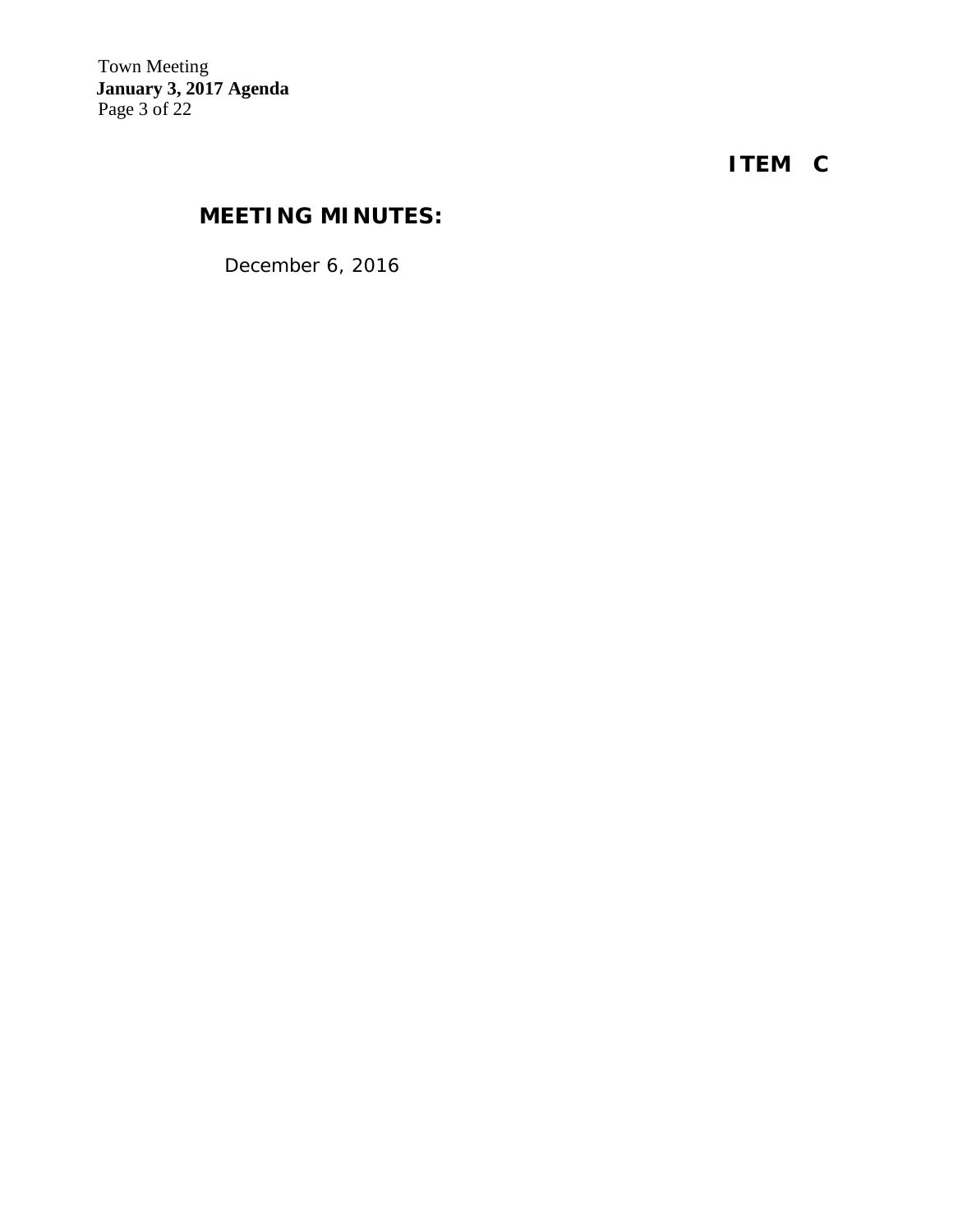### **MINUTES TOWN MEETING December 6, 2016 Emmitsburg Town Office**

**Present:** Mayor Donald Briggs; Commissioners: Joseph Ritz III, Elizabeth Buckman, and Tim O'Donnell, President.

Staffs present were: Cathy Willets, Town Manager; Sue Cipperly, Town Planner; and Amy Naill, Recording Secretary.

**Absent:** Glenn Blanchard with prior notice. Commissioner Sweeney arrived at 8:08 PM with prior notice.

#### \_\_\_\_\_\_\_\_\_\_\_\_\_\_\_\_\_\_\_\_\_\_\_\_\_\_\_\_\_\_\_\_\_\_\_\_\_\_\_\_\_\_\_\_\_\_\_\_\_\_\_\_\_\_\_\_\_\_\_\_\_\_\_\_\_\_\_\_\_\_\_\_\_ **I. Call to Order**

Commissioner Tim O'Donnell, President of the Board of Commissioners, called the December 6, 2016 Town Meeting to order at 7:30 p.m. Pledge of Allegiance was recited.

Commissioner O'Donnell: Mentioned upcoming meetings: Citizens Advisory Committee January 17th at 7:30 PM, and Quarterly Planning Commission Meeting, January 30<sup>th</sup> at 7:30 PM.

#### **Approval of Minutes:**

The minutes of the November 7th, 2016 Town Meeting were approved as presented. Motion by Commissioner Buckman, Second by Commissioner Ritz

**Police Report:** Deputy Mostoller presented the police report from November (exhibit attached). He said there were complaints concerning people driving out the wrong way at the post office. He cautioned everyone to obey the signage in this area. He mentioned that people are using WIFI at businesses after hours. He said it is a good idea to put a password on your WIFI system to prevent this.

**Town Manager's Report:** Presented by Cathy Willets. She said utility installation has begun on the Flat Run Bridge Project.

She mentioned the WWTP and said we have a rain deficit of 2.44 feet over the last six months. There were no spills of untreated sewage in October. The plants design capacity was exceeded in two days in October.

She went over the water stats: She said the information in the packet was from October. At that time Rainbow Lake was 2.3 feet below the spillway level. Normal is 16.6 feet. The water quality is terrible because it continues to drop. Today the lake is 2.4 feet below the spillway level. We need a continuous rain to filter out the algae. The roughing filters because of the debris and algae need to be backwashed six times a day. This uses a lot of water.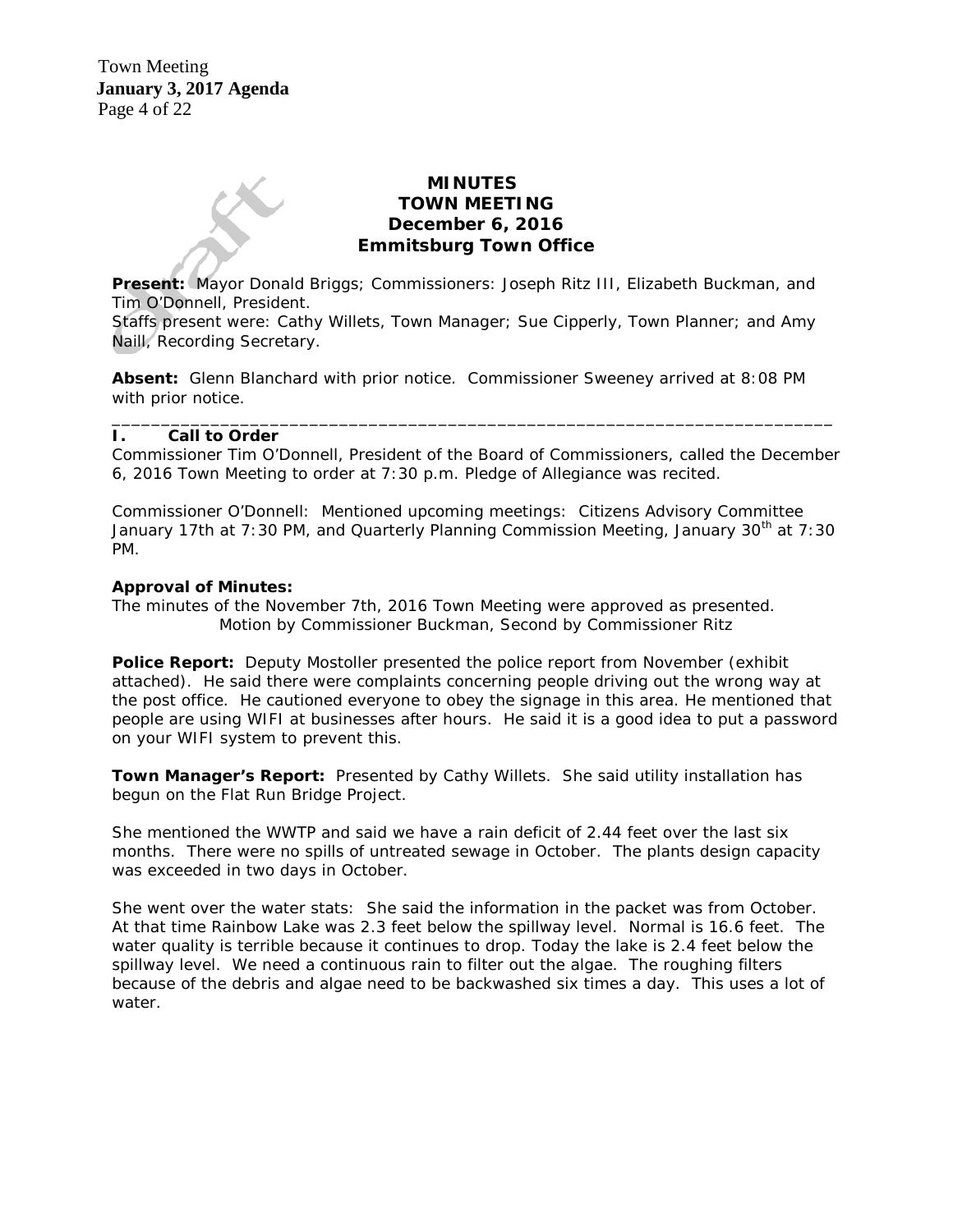Town Meeting  **January 3, 2017 Agenda** Page 5 of 22

The wells were down an average of 49.2 feet below the May 2011 readings. We use the May 2011 readings because this was an optimum reading. As of today they are 60.75 feet below this reading. We will have to slowly pull more water from the lake. On November 22, 2016 the staff increased our flow from MSM to approximately 40 gallons per minute or 58,000 gallons per day. As of today we reduced it to 25 gallons per minute or 36,000 gallons per day. We are not yet at the critical stage but this rain is not enough.

We would like to request the Phase 1 water restriction per section 13.04.160. The curtailment use of water: Phase 1 is the voluntary conservation restraints by all users of water from the municipal water system of the Town. We would like to keep this water restriction on indefinitely until we get substantial rain or snow.

**Town Planner's Report:** Presented by Sue Cipperly. She said that she is continuing to work with SHA on the Flat Run Bridge project. She is reviewing plans for the Square Revitalization Project as SHA produces them.

She mentioned the Town received money from the 2017 DHCD Grant to continue the façade program and also received \$75,000.00 to defray the cost of the Square revitalization. She said the Town received \$125,000.00 out of the program overall.

#### **Commissioner Comments:**

Commissioner Buckman: Shared an email from a citizen concerning the Square being dangerous and crosswalk lights not working.

Commissioner O'Donnell: Suggested that this might be addressed as an agenda item at a future meeting.

Mayor Briggs: Mentioned that the timing is off concerning the traffic lights in Town and we need to document citizens complaints concerning traffic concerns.

Commissioner Ritz III: Thought that when the Square is completed that we would have alternating traffic.

Ms. Willets: Said that she and Ms. Cipperly have had meetings with SHA and there had been discussions concerning the timing at the crosswalks. She said SHA has been made aware of the Town's concerns but as of right now they have no intentions of changing the timing. She said they need to hear the concerns from the board and/or the public.

Commissioner O'Donnell: Mentioned the demise of Bob Hance and his legacy and said he will be greatly missed.

Commissioner Sweeney: Mentioned he attended the Mother Seton School Santa Breakfast. He said it was well attended. He wanted to thank Ms. Cipperly, the Town Planner for getting the grants for the Town Square. He mentioned how nice it looks.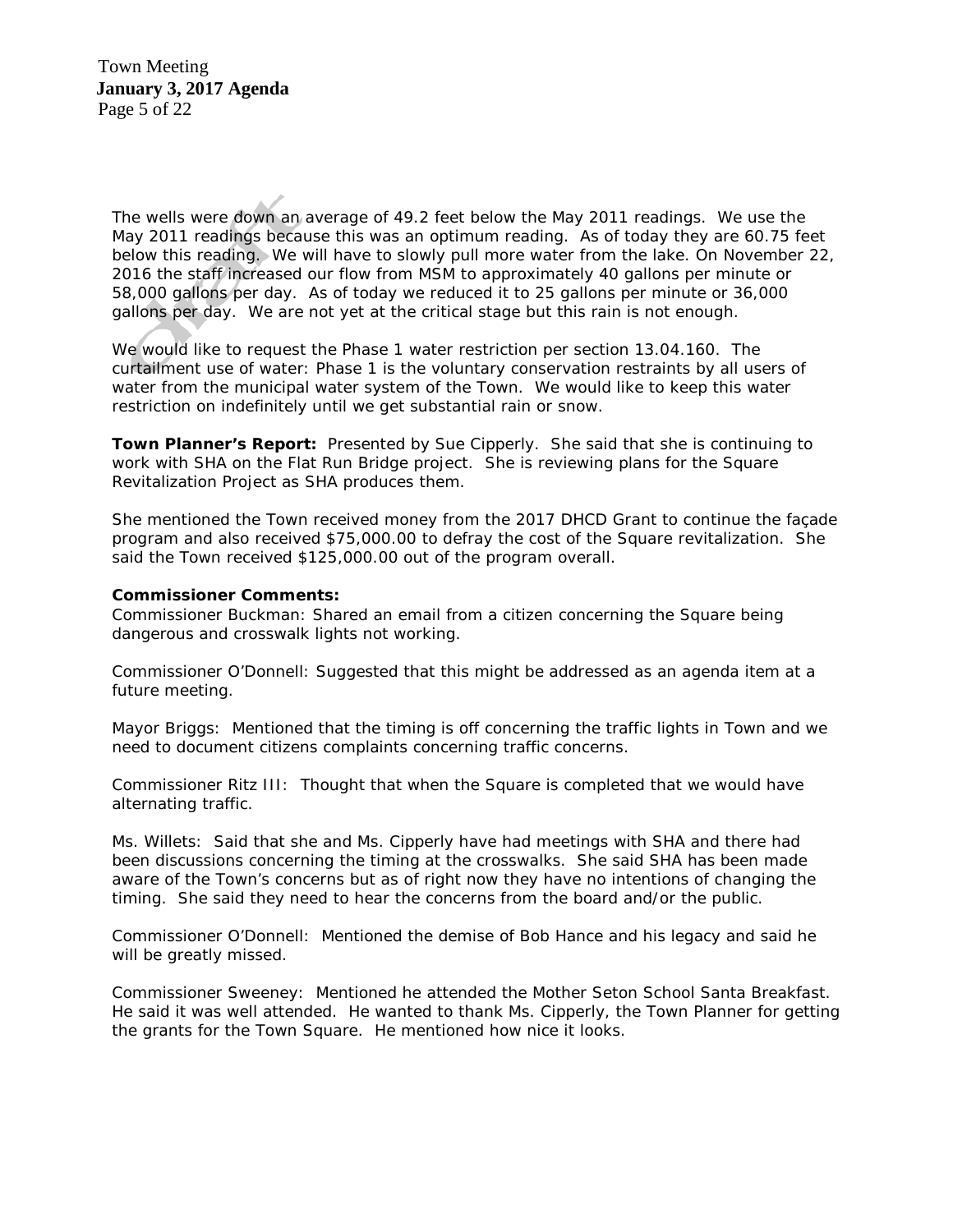#### **Mayor's Comments:**

He mentioned visiting the fourth grade students of both Mother Seton School and Emmitsburg Elementary School for MML Month. He said Reese Fryer assisted him on the power point presentation. He stated it was well received.

He mentioned what a loss Mr. Hance's death was and how much he will be missed by everyone.

#### **Administrative Business:**

#### • **FY17 Capital Fund Budget Transfers:**

Ms. Willets explained the budget requests are to be made within the Capital Fund. The increase by \$2,500.00 to department 30 (Public Works Streets) and Activity 612 (Signs), is to pay for the new "Welcome to Emmitsburg" sign.

She went on to explain the increase by \$7000.00 to Department 30 (Public Works Streets) and activity 999 (General) is a budget transfer related to the last payment for the Doughboy Statue. It was coded incorrectly.

The increase of \$500.00 to department 15 (Buildings) and activity 333 (Solar Field Project) is the result of having our usage and production reviewed by a Solar Attorney. It is an added expense to the Solar Field Account.

The decrease by \$10,000.00 to department 30 (Public Works Streets) and activity 374 (LED Upgrade) is the fund where we are pulling the money from to transfer it to the other funds.

**Motion:** To accept the \$10,000.00 budget transfer within the Capital Fund as presented.

Motion by Commissioner Ritz III, second by Commissioner Buckman **Vote 4-0 in favor**

Commissioner Blanchard absent

#### • **Appointments to the Ethics Commission:**

Mayor Briggs explained that both Charlotte Mazaleski and Barbara Weedon serve as election judges. He said a seminar will be held in January for the new appointees to explain the duties when serving on the Ethics Commission. He recommended both ladies highly.

**Motion:** To accept Charlotte Mazaleski and Barbara Weedon as new members of the Ethics Commission.

> Motion by Commissioner Ritz III, second by Commissioner Sweeney **Vote 4-0 in favor** Commissioner Blanchard Absent

#### • **Phase 1 Voluntary Water Restriction 13.04.160 (B):**

Commissioner O'Donnell: Introduced the vote by the Board of Commissioners for the Phase 1, Voluntary Water Restriction, as discussed previously in the Town Managers Report.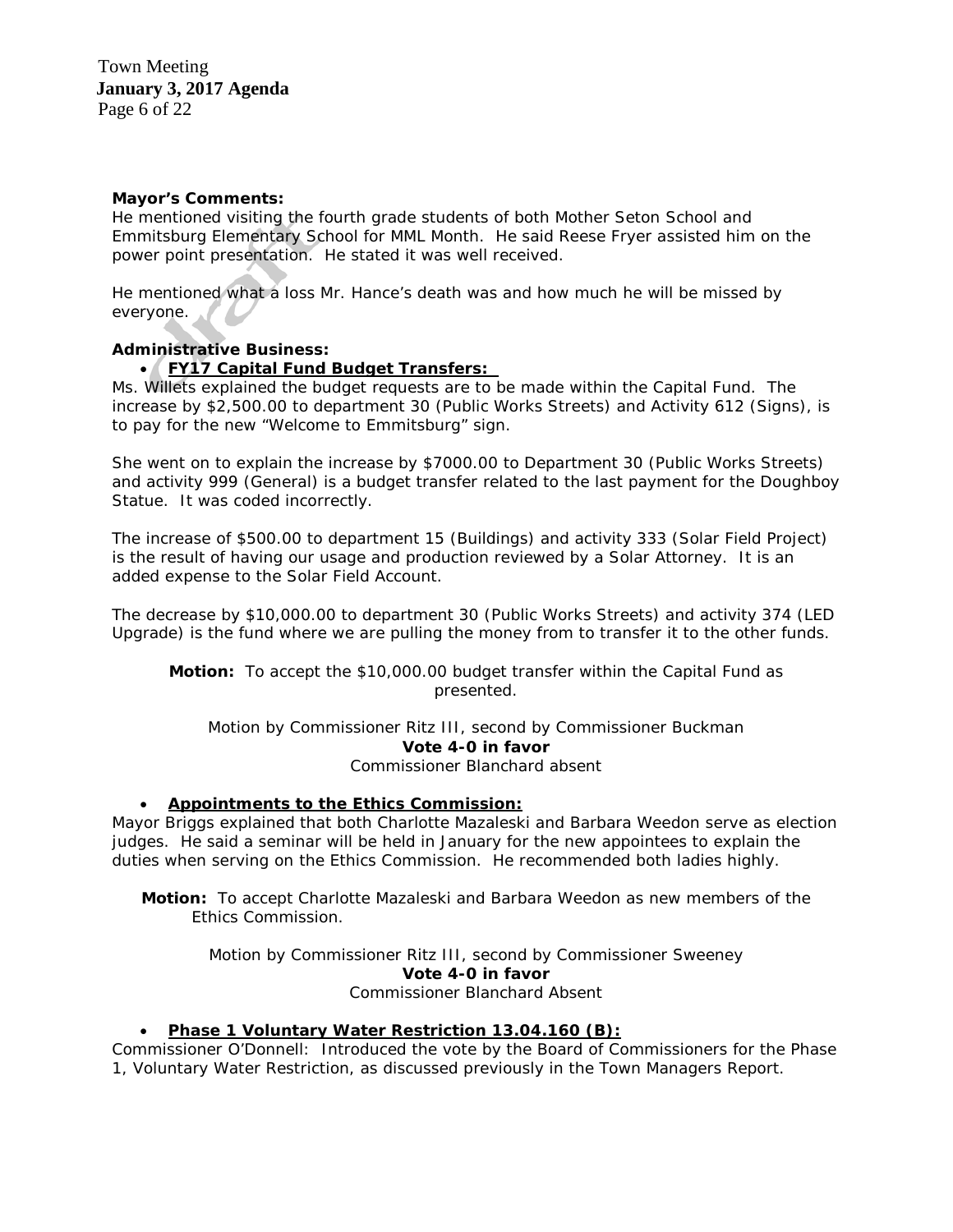Town Meeting  **January 3, 2017 Agenda** Page 7 of 22

**Motion:** To accept the Phase 1, Voluntary Water Restriction.

Motion by Commissioner Buckman, second by Commissioner Sweeney **Vote 4-0 in favor** Commissioner Blanchard Absent

#### • **Direction given to Staff to issue a letter from the Board of Commissioners to the Maryland State Highway Administration to modify or repair the timer for the crosswalks and the traffic lights at the Square of Emmitsburg:**

**Motion:** To have Town staffs issue a letter from the Board of Commissioners to SHA to modify or repair the timer for the crosswalks and traffic lights on the Square.

> Motion by Commissioner Buckman, second by Commissioner Sweeney **Vote 4-0 in favor** Commissioner Blanchard Absent

Commissioner O'Donnell: Asked the Mayor to speak with Town Staff to direct the deputies to enhance the monitoring of the traffic issues in Town.

#### **Consent Agenda** – no items

**Treasurer's Report:** Presented by Ms. Willets in Commissioner Blanchard's absence. She reported on the November 2016 cash activity. (Exhibit attached).

**Planning Commission Report:** Commissioner Sweeney stated that the initial sketch plan of the Seton Center project was reviewed by The Planning Commission and he is glad the Seton Center is building in Emmitsburg.

Ms. Cipperly added they will be returning to the Planning Commission in January or February 2017 with their storm water plans. The Planning Commission suggested a pedestrian access from the building to the existing walkway. They would like the width of the driveway to accommodate two-way traffic. They are planning to educate people through their outreach program that it would be best to use Federal Avenue to access the site.

#### **II. Agenda Items**

#### **Amendment to section 8.04 Abandoned Property for discussion and possible Consideration:**

Ms. Cipperly reviewed the amendment to the existing ordinance. She mentioned the difficulties in the existing ordinance. One example was that owners were moving the same unlicensed vehicles back and forth on different properties. This ordinance would make it a continuous offense. This ordinance also applies to household appliances, part of appliances, machinery, scrap metal, and construction items not being used.

Commissioner Buckman: Questioned why an unlicensed vehicle could not be on private property?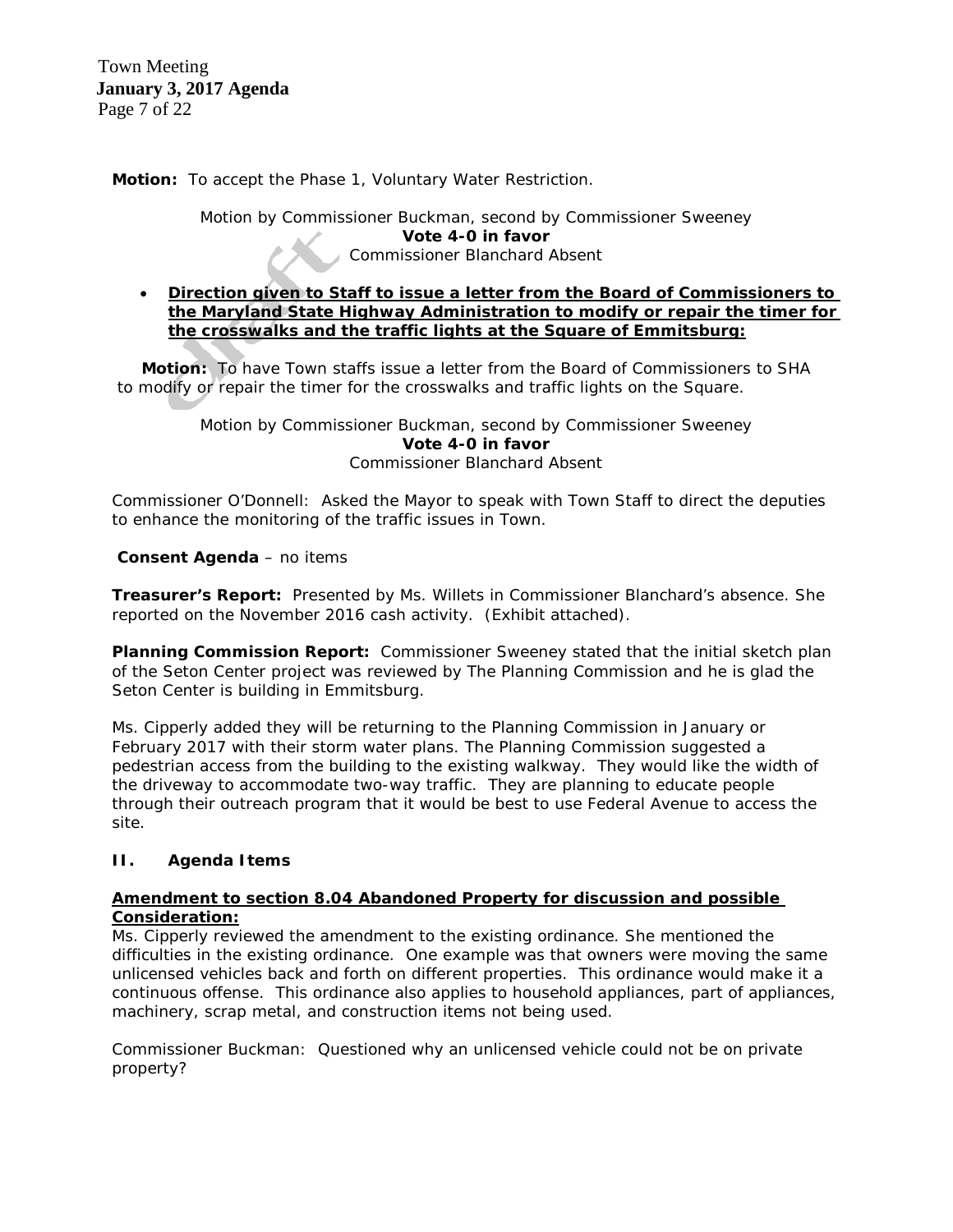Town Meeting  **January 3, 2017 Agenda** Page 8 of 22

Ms. Cipperly: Stated that under the existing ordinance it must be in a garage.

Discussion was had concerning car covers and if these would be acceptable.

Ms. Willets: Thought that they could be used.

Commissioner O'Donnell: The intent is supposed to prevent clunkers from being eyesores.

Ms. Willets: The purpose of this ordinance is keeping your repeat offenders from constantly moving unlicensed cars from one property to another.

This item was tabled to a future meeting-consensus of the Board.

#### **Dog Park Location:**

Ms. Willets: Mentioned the location would be the wooded area behind the tennis courts. She mentioned the money is available from the grant.

Commissioner Buckman: Mentioned many people she has talked to like this location.

Ms. Cipperly: In Gettysburg and Biglerville dog parks, all the amenities are donated by businesses in the area. She thought it may be possible to get some residents to volunteer for the fundraising efforts.

Commissioner O'Donnell: Questioned the location as far as the hardwood trees in that location.

Ms. Willets: Said it's a lot of brush, weedy vegetation, some hardwood. It is mostly evergreen. We are going to keep the tree barrier around it for shade and to reduce noise.

Commissioner Ritz III: Asked what the height of the proposed fence was?

Ms. Cipperly: Said it is four feet in the Gettysburg Dog Park, five feet may be recommended.

Commissioner Buckman: Mentioned several ideas for the dog park fundraising. Training classes, getting the local veterinarians involved, meet and greet days and dog shows.

Commissioner O'Donnell: Said he did have some concerns about the tree buffer and loitering and mischief concerns. He thought that perhaps in the future the area may need to be thinned out of brush.

**Motion:** To accept the staff's recommendation for the dog park permanent site.

Motion by Commissioner Sweeney, second by Commissioner Buckman **Vote 4-0 in favor** Commissioner Blanchard absent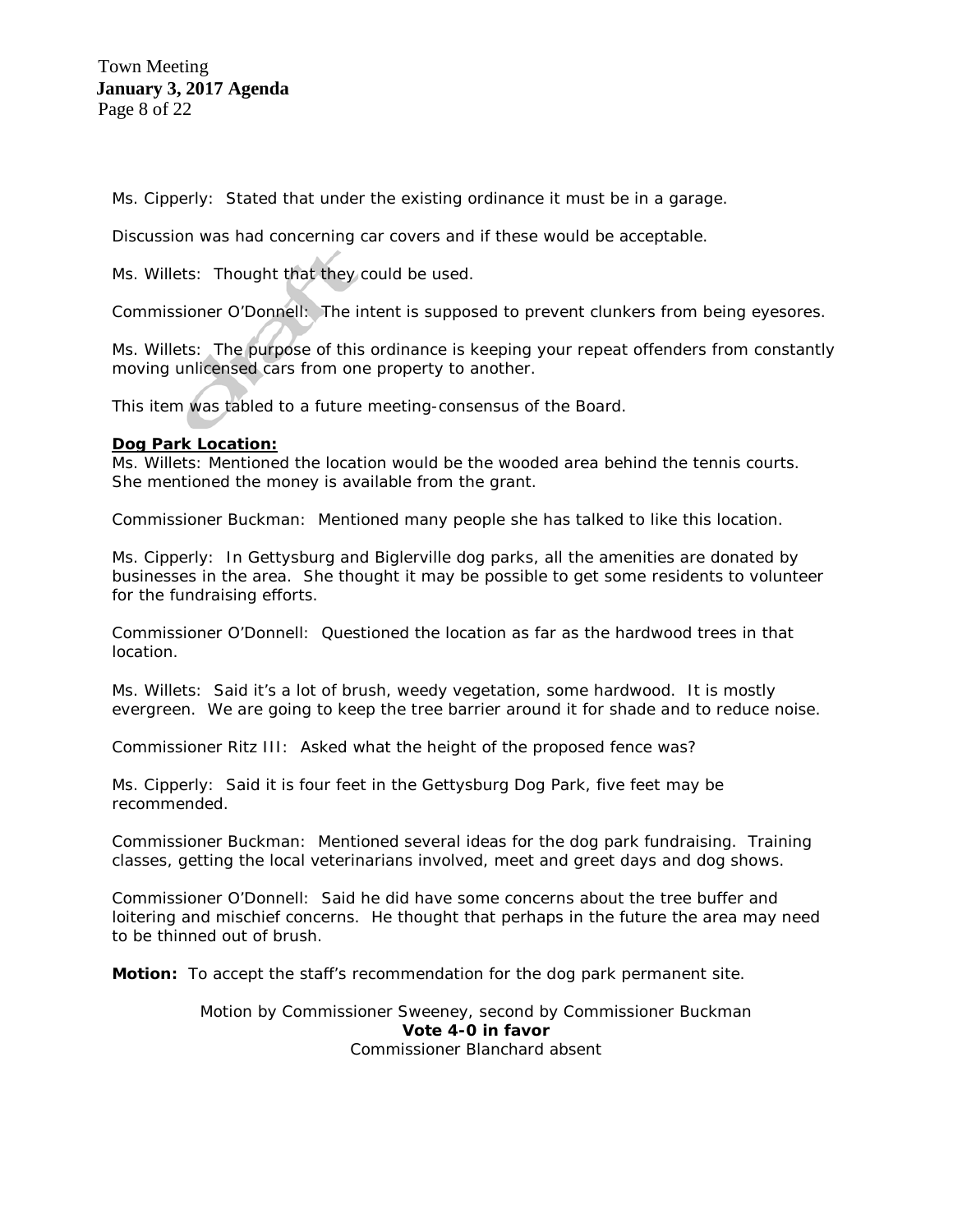Town Meeting  **January 3, 2017 Agenda** Page 9 of 22

#### **Park Pavilion deposit request:**

Ms. Willets: Mentioned the Community Park and the Memorial Park were rented 68 times in 2016. She said the town currently charges \$125.00 to rent the pavilion and the restrooms. If everything is in order you get the entire fee returned.

We did research on similar parks and similar size municipalities. The only Town that returns any part of the fee is Walkersville. Ms. Willets reviewed a chart showing the parks in the area and what the charge is for residents vs. non-residents. The staff proposed a charge of \$75.00 for both residents and non-residents with a non-refundable deposit of \$25.00 for residents and \$35.00 for non-residents. The non-refundable deposits would stay in the park fund for funding of maintenance of pavilions and purchasing of bathroom supplies.

Commissioner O'Donnell and Commissioner Sweeney had a discussion concerning the resident and non-resident fees for the parks. Commissioner Ritz III would like to see an increased fee for the non-residents.

Mayor Briggs: Mentioned that we need to challenge the costs going up every year with revenue coming in.

**Motion:** To accept Ordinance 16-16 the suggested amendment to Title 12 Streets, Sidewalks and Public Places, which directs all fees to Policy #16-04.

#### Motion by Commissioner Sweeney, second by Commissioner Buckman **Vote: 4-0 in favor** Commissioner Blanchard absent

**Motion:** To accept the Policy No. P16-04 Park Pavilion Reservation Deposit stating rental fee for residents will be \$75.00 fee with \$25.00 returned to the resident if the pavilion and bathroom are in good condition and non-residents will be charged a \$125.00 fee with \$25.00 returned to the non-resident if the pavilion and bathroom are in good condition.

> Motion by Commissioner Sweeney, second by Commissioner Ritz III **Vote 4-0 in favor** Commissioner Blanchard absent

#### **Recommend hiring of Madeline Shaw for the position of Town Clerk:**

Ms. Willets discussed the hiring procedures of the Town Clerk position. She stated there were over seventy candidates. She said our HR consultant Amanda Haddaway conducted the whole process.

She mentioned Ms. Shaw is currently in the banking industry and is working towards her bachelor's degree in Business Administration. She is very knowledgeable in the area of IT and has a web design background.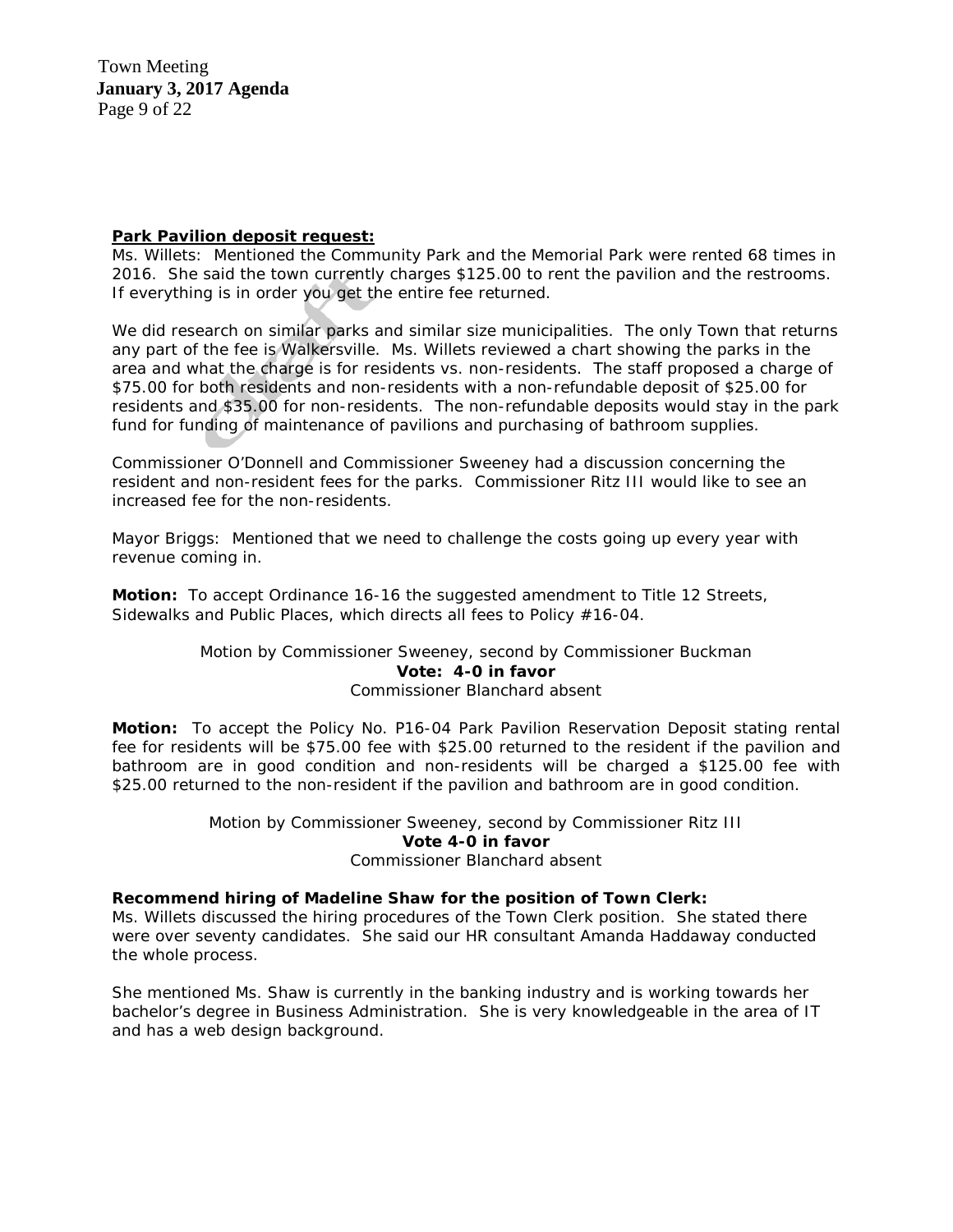Town Meeting  **January 3, 2017 Agenda** Page 10 of 22

**Motion:** To hire Madeline Shaw for the position of Town Clerk.

Motion by Commissioner Buckman, second by Commissioner Sweeney **Vote 4-0 in favor** Glenn Blanchard absent

#### **Position change for Amy Naill from Parking Enforcement to Parking & Code Enforcement Officer:**

Ms. Willets explained there would be added zoning duties such as town wide inspections, assist with violation letters and assist the Town Planner with permit files, etc. Ms. Naill would go from a grade five, step 5 to a grade six, step three. This would involve an increase of about \$2.00 an hour.

**Motion:** To accept the position change for Amy Naill from Parking Enforcement Officer to Parking and Code Enforcement Officer.

Motion by Commissioner Buckman, second by Commissioner Ritz III

#### **Vote 4-0 in favor**

Commissioner Blanchard Absent

#### **Position change for Terri Ray from receptionist to Office Manager effective January 1, 2017:**

Ms Willets explained that Ms. Ray already performs duties above and beyond that of a receptionist and that the job description is being revised. She mentioned Ms. Ray would go from a grade four, step five to a grade five step six. This would involve an increase of about \$3.00 an hour.

### **Set Agenda Items for January 3, 2017 Town Meeting**

- 1.New technology for Rainbow Lake and Water Plant
- 2. Amendment to Section 8.04 abandoned property for discussion and possible consideration.
- 3. Life insurance for the elected officials of the Town

### **III. SIGN APPROVED TEXT AMENDMENTS AND/OR RESOLUTIONS**

#### **IV. Adjournment**

With no further business, the December 6, 2016 Town Meeting was adjourned at 10:13 p.m.

Respectfully submitted,

Amy Naill, Recording Secretary

Approved: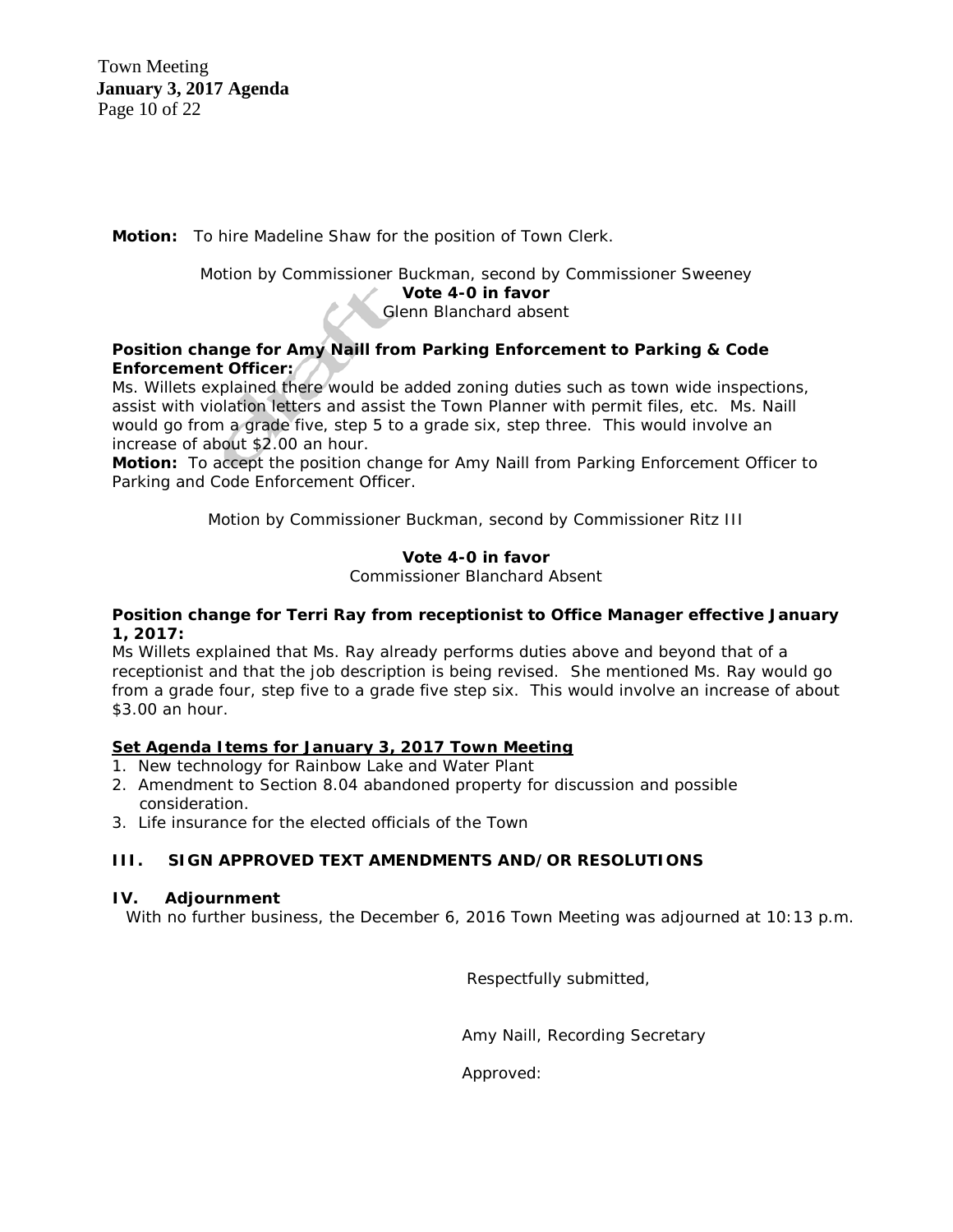Town Meeting  **January 3, 2017 Agenda** Page 11 of 22

 **ITEM E**

# **TOWN MANAGER'S REPORT:**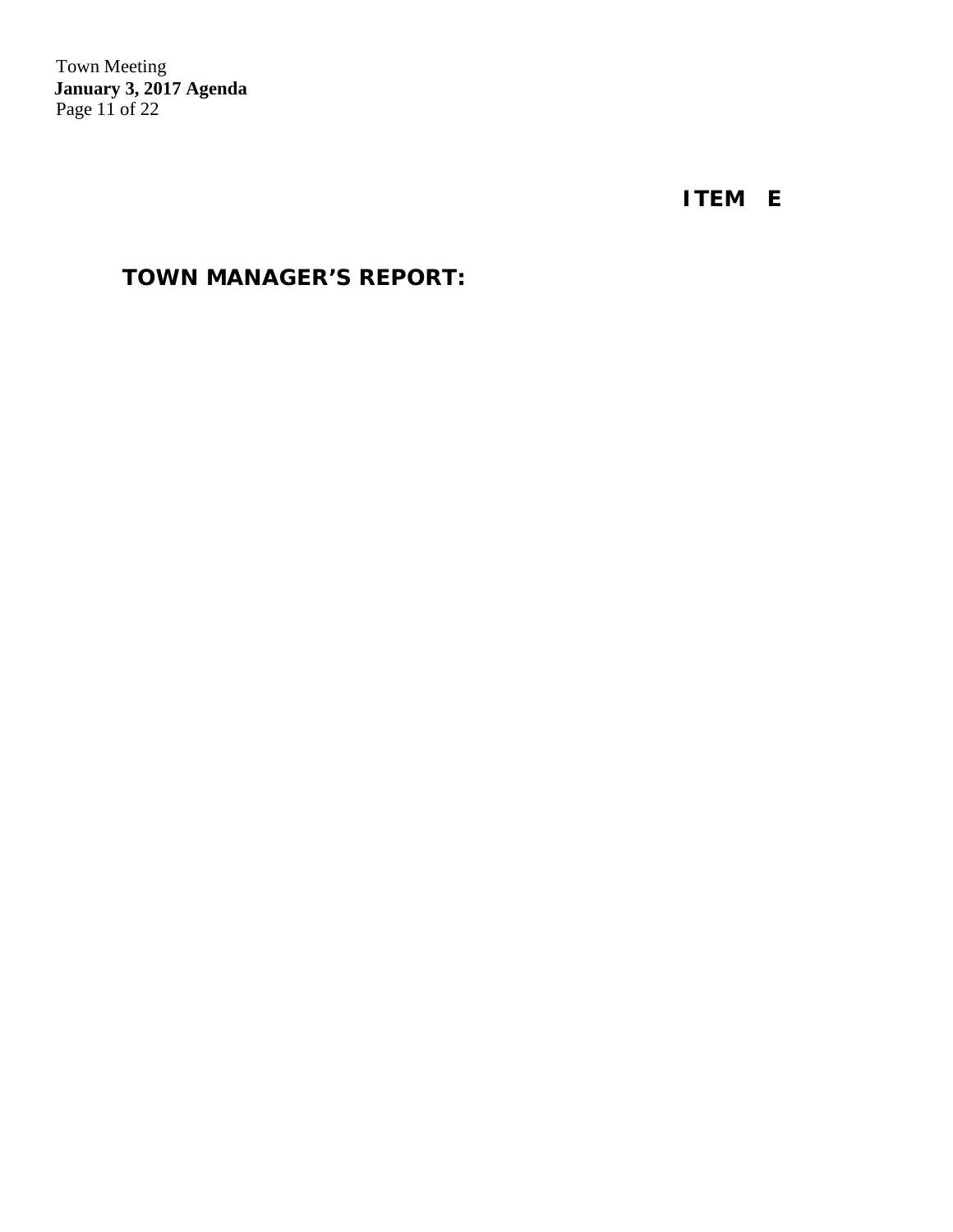Town Meeting  **January 3, 2017 Agenda** Page 12 of 22

### **Town Manager's Report NOVEMBER 2016 Prepared by Cathy Willets**

#### **Streets:**

- Painted fire hydrants in Pembroke & Brookfield developments.
- Used tar pot to seal some cracks in Brookfield, Pembroke, & Irishtown Rd.
- Frederick Co. Paving blacktopped Irishtown Rd., 2 patches on Brookfield Dr., & 5 patches on Timbermill Run.
- Used skid loader with sweeper attachment to clean streets on Irishtown Rd. & DePaul Street for paving & striping projects.
- Contractor repainted parking spaces & handicap symbols on DePaul Street from North Seton Ave. to St. Joseph's Lane.
- Contractor repainted some stop bars around town.
- Put Veterans Day banners up on street light poles on East & West Main Street.
- Took down Veterans Day banners & put Christmas banners up.
- Repaired some parking blocks around the Square.
- Put wreaths up on every street light pole on East Main, West Main, & South Seton Ave.
- Put wreaths & garland w/lights up on street light poles around the Square.
- Put tree up on Square & decorated.
- Put Christmas lights on tree in front of Community Center.
- Drilled new bolt holes & put new street light pole & fixture up in front of 419 West Main Street (#73). Fixture broke & 2 corners of base broke off.
- Straighten some bent reflector post on East Lincoln Ave.

#### **Water:**

- Rainbow Lake is now 2.7 feet below the spillway level (normal is 16.6 feet).
- The roughing filters are being backwashed eight times a day and the DE filters are being done three to four times per week.
- Our wells are now on average 61' below their May 2011 levels.
- Water production and consumption. We produced an average of 291,048 GPD. We consumed an average of 263,027 GPD.

The difference is "Backwash Water" ... (30.10%).

We purchased 731,400 gallons of water from MSM this month.

- o 53.1% of this water came from wells.
- o 7.7% of this water came from Mt. St. Mary's.
- o 39.2% of this water came from Rainbow Lake.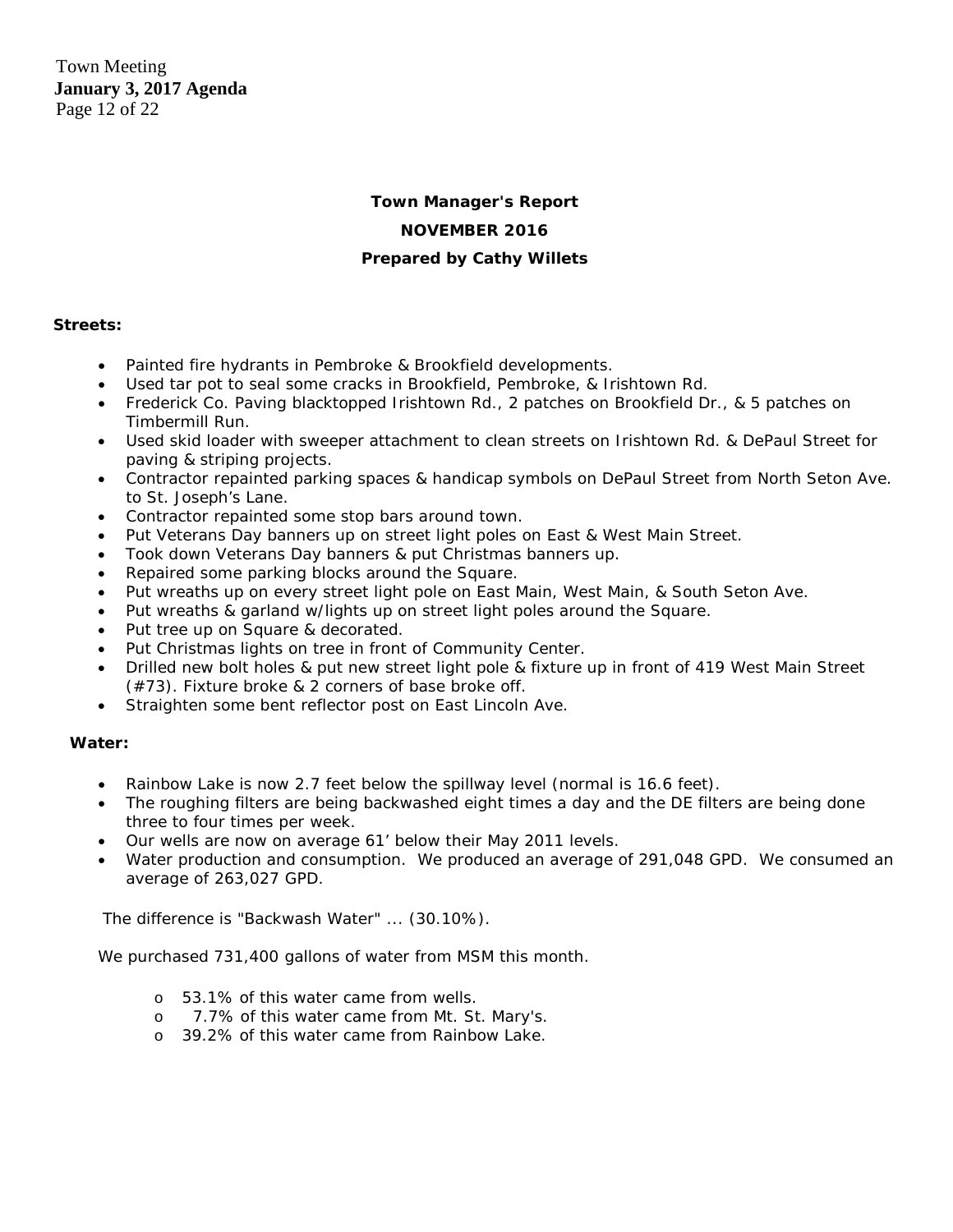Town Meeting  **January 3, 2017 Agenda** Page 13 of 22

#### **Wastewater:**

- We received about 2.4" of precipitation this month (the average is 3.62").
	- o We have a precipitation **DEFICIT** of 4.73" over the last six months. The average precipitation for the period from June 1 through November 30 is 23.93". We have received 19.2" for that period.
- Wastewater Treatment:
	- o We treated an average of 319,066 GPD (consumed 263,027 GPD) which means that 17.5% of the wastewater treated this month was "wild water".
	- o We had no spills of untreated sewerage in the month of November.
	- o We did exceed the plant's design capacity on one day in the month of November.

11/30/16 883,000 GPD

**Trash:** Trash pickup will remain Mondays for the remainder of the month of January.

#### **Parks:**

- Winterized Community & Memorial park restroom buildings.
- Installed new water meter at pool.

#### **Meetings I attended:**

- 11/03 Met with Mayor and HR consultant to review Town Clerk resumes.
- 11/03 Met with Mayor.
- 11/07 Met with Mayor about agenda and various projects.
- 11/07 Met with Mayor and Bollingers Construction.
- 11/07 Attended Town Meeting.
- 11/09 Met with Mayor about bike feasibility grant.
- 11/10 Met with Mayor and Michelle Mills at her office about Audit and depreciation.
- 11/14 Attended the annual Governor's Office Grants Conference.
- 11/15 Met with the Mayor about various projects and updates.
- 11/17 Met with the Mayor to review the quarterly budget.
- 11/21 Met with Town Planner and Bob Hance about tourism in Emmitsburg.
- 11/22 Met with Staff and SHA regarding Square project.
- 11/22 Met with Staff and new pool contractor about the renovations.
- 11/28 Met with Mayor, HR consultant to conduct Town Clerk interviews.
- 11/29 Attended job fair along with Mayor and Commissioner Buckman.
- 11/30 Met with Town Planner and Mayor about dog park, new businesses, etc.
- 11/30 Conference call with USDA and Bond Counsel to go over final closing of loan WWTP.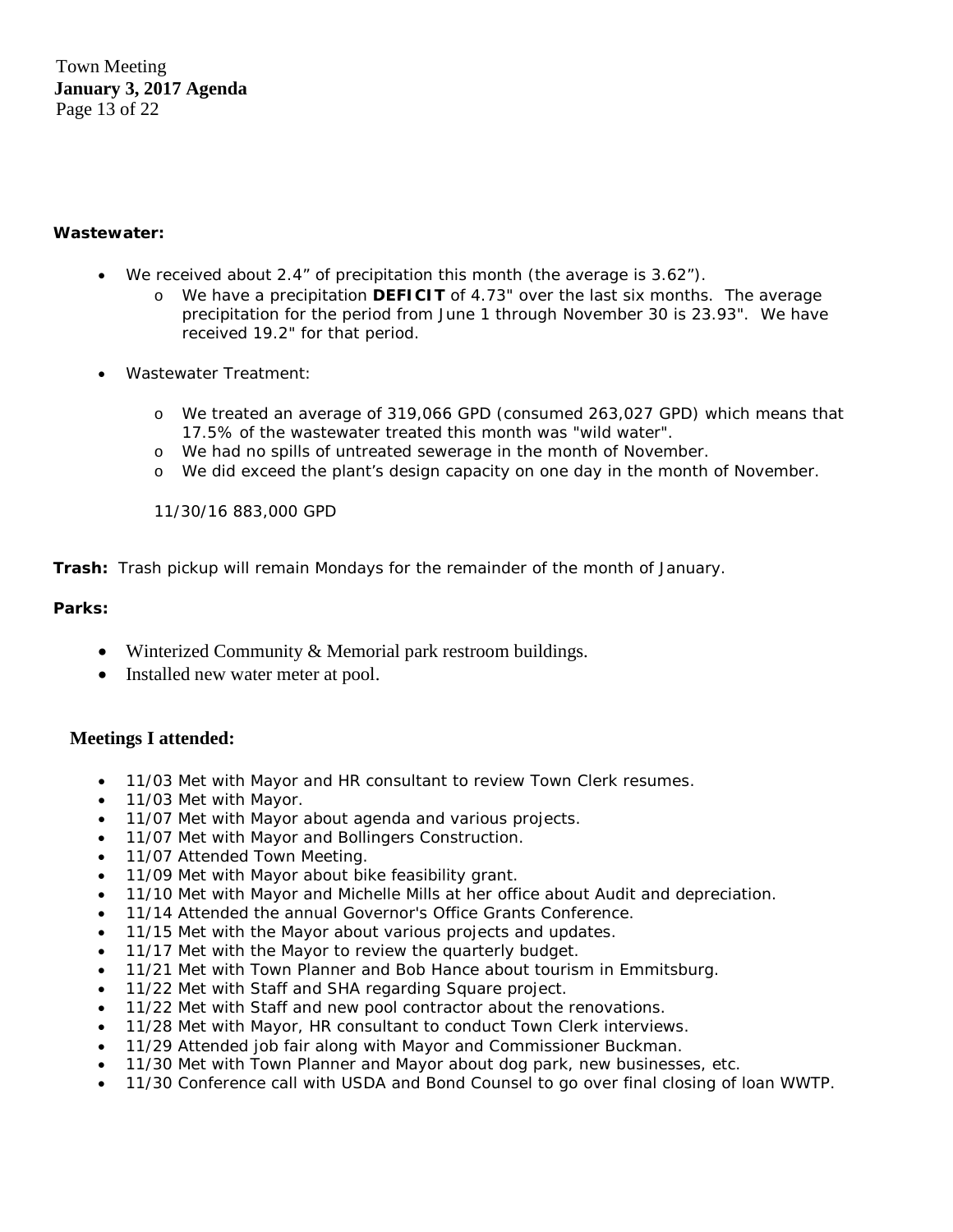Town Meeting  **January 3, 2017 Agenda** Page 14 of 22

### **PARKING ENFORCEMENT REPORT**

**Date: November 2016**

**Overtime Parking: 72 Restricted Parking Zone: 5 Parked in Crosswalk: Parked on Sidewalk: Parked Blocking Road: Parked by Fire Hydrant: Parked on Highway: Failure to Park between Lines: Other Violation: Left Side Parking: 2 Meter Money: \$998.14 Parking Permits: Meter Bag Rental: Parking Ticket Money: \$585.00 Funerals: 1**

**Total: \$ 1,583.14**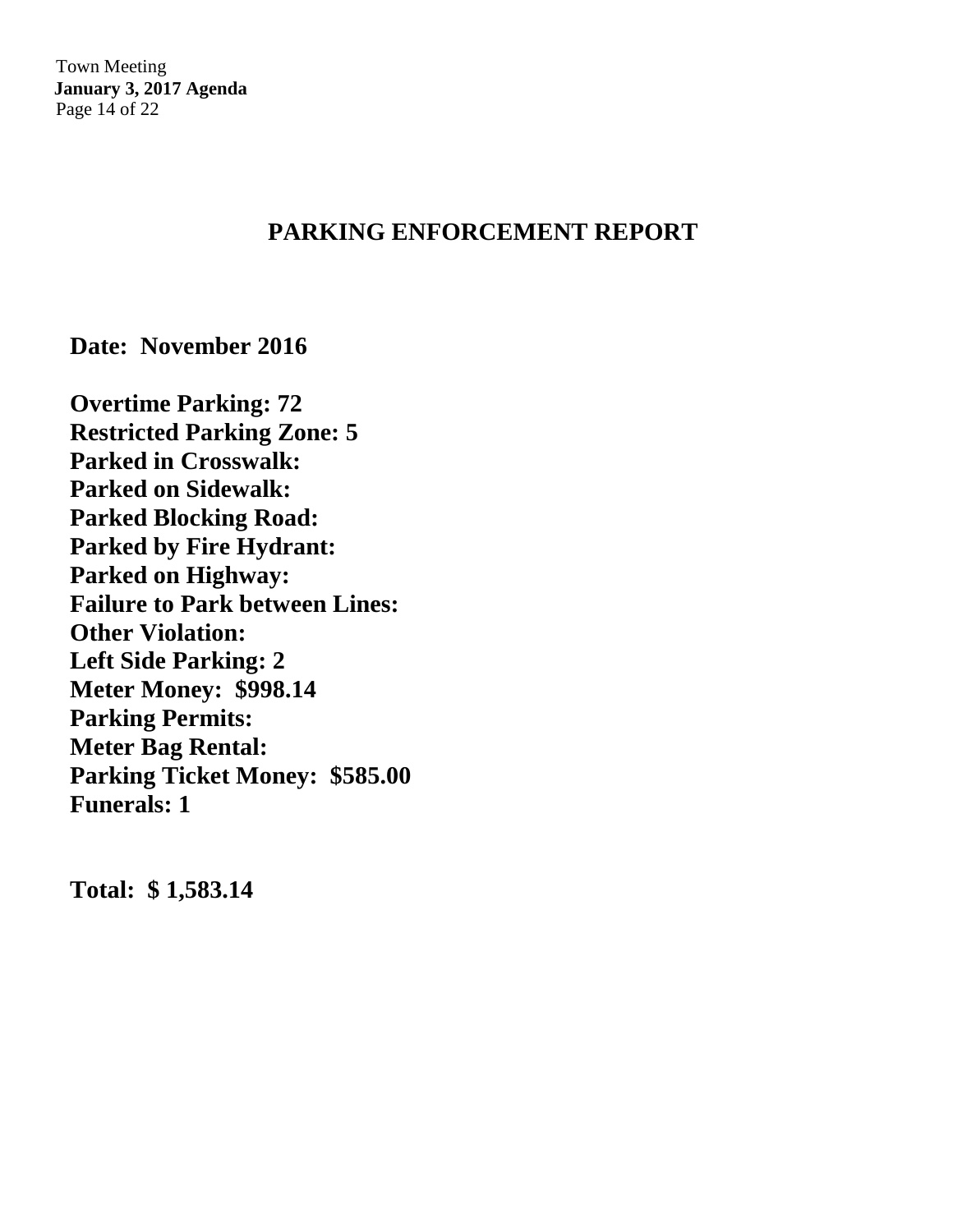Town Meeting  **January 3, 2017 Agenda** Page 15 of 22

# **ITEM F**

### **TOWN PLANNER'S REPORT:**

#### **Planner's Report for November 2016** Susan H. Cipperly, Town Planner

- 1. Attended project/issues meetings with Mayor Briggs and Cathy Willets.
- 2. Attended Sustainable Maryland training regarding measuring successes, etc. 11/17/16.
- 3. State Highway Administration:

Prepared and submitted SHA annual roads report.

#### Flat Run Bridge

Continued coordination with State Highway representatives.

#### Square revitalization project

- $\triangleright$  Coordinated with SHA and town departments re: square elements, electrical plans, landscape plans, etc.
- 4. Community Legacy grants
	- Processed local project reimbursement requests with DHCD.
	- $\triangleright$  Kept track of progress for existing projects.
	- $\triangleright$  Provided information to potential grantees.
	- Awaiting announcement from DHCD re: FY2017 grant application.
	- Submitted FY2015 Final Report to DHCD
- 5. MD Heritage Areas Grant Continued coordination with Richard Hughes of MD Heritage Areas Authority regarding change of use for existing MHAA grant, to pay for brick paving.
- 6. Code Enforcement Primary issue observed by staff and reported by citizens was abandoned vehicles (no plate/reg.expired). Ordinance amendment proposed to help deal with repeat offenders will be on Dec. 6 Town Meeting agenda. One remaining grease trap report has not been submitted (due in July 2016). Worked with Amy Naill to send out letters re: rear address numbers missing or in need of maintenance.
- 7. Permits processed permits and/or provided information regarding requirements.
- 8. Planning Commission meeting Nov. 28 considered initial site plan for Seton Center location off E. Lincoln Ave. Prepared staff comments, packet for PC members, etc.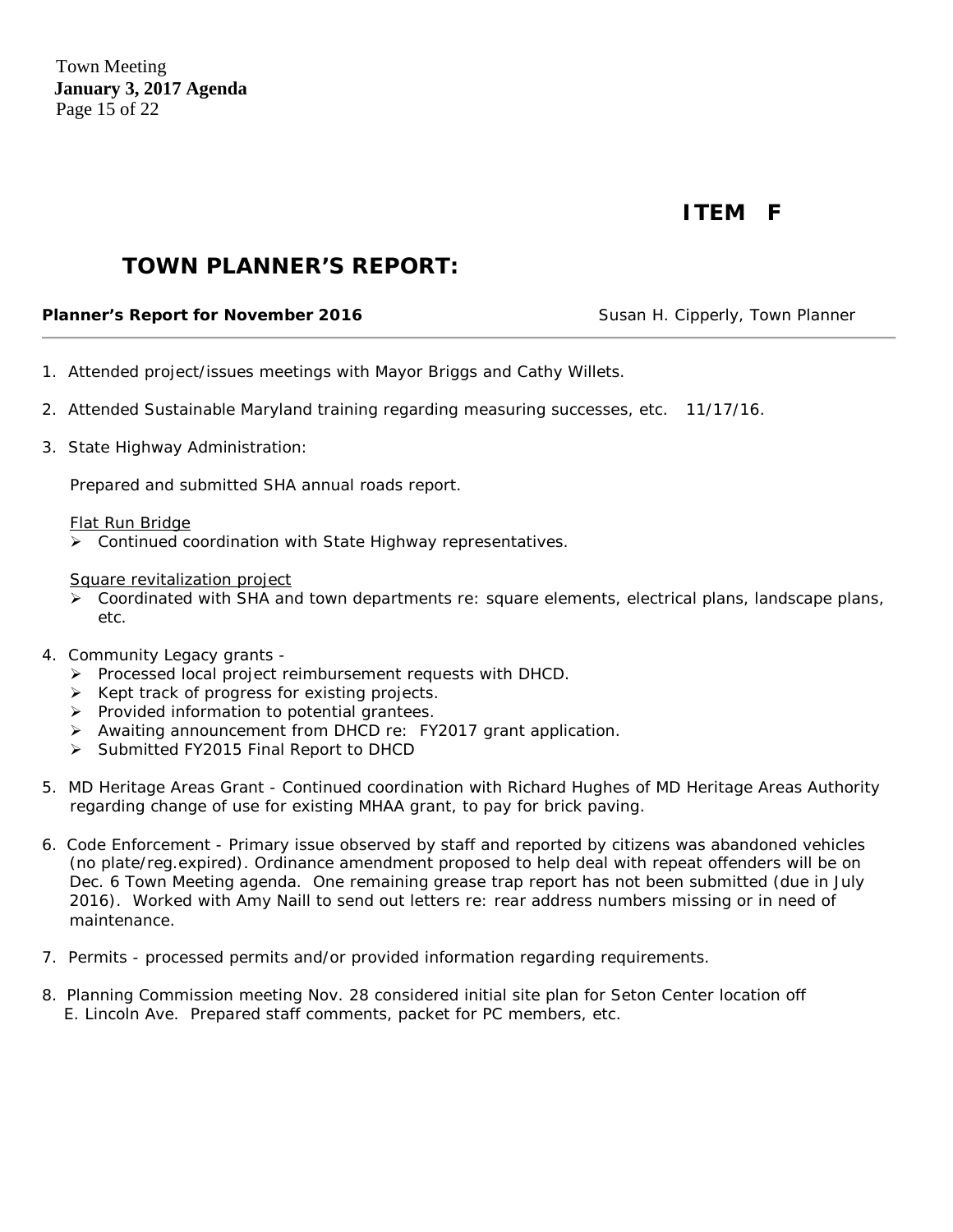Town Meeting  **January 3, 2017 Agenda** Page 16 of 22

- 9. Received notice of successful MD DOT Bikeways grant. \$10,000 for feasibility study for route from the state line, through Emmitsburg, connects to points south. Developed work plan for the project and conferred with MD DOT re: timetable.
- 10. Conferred with town attorney regarding enforcement of the Ch. 8 Abandoned Property ordinance amendment and prepared draft ordinance for Town Meeting packet.
- 11. Assisted Dan Fissel with County permits for accessory installations at the WWTP.
- 12. Prepared Dog Park insert for Town Meeting packet, and put info on Ch.99. Info was also placed on the website.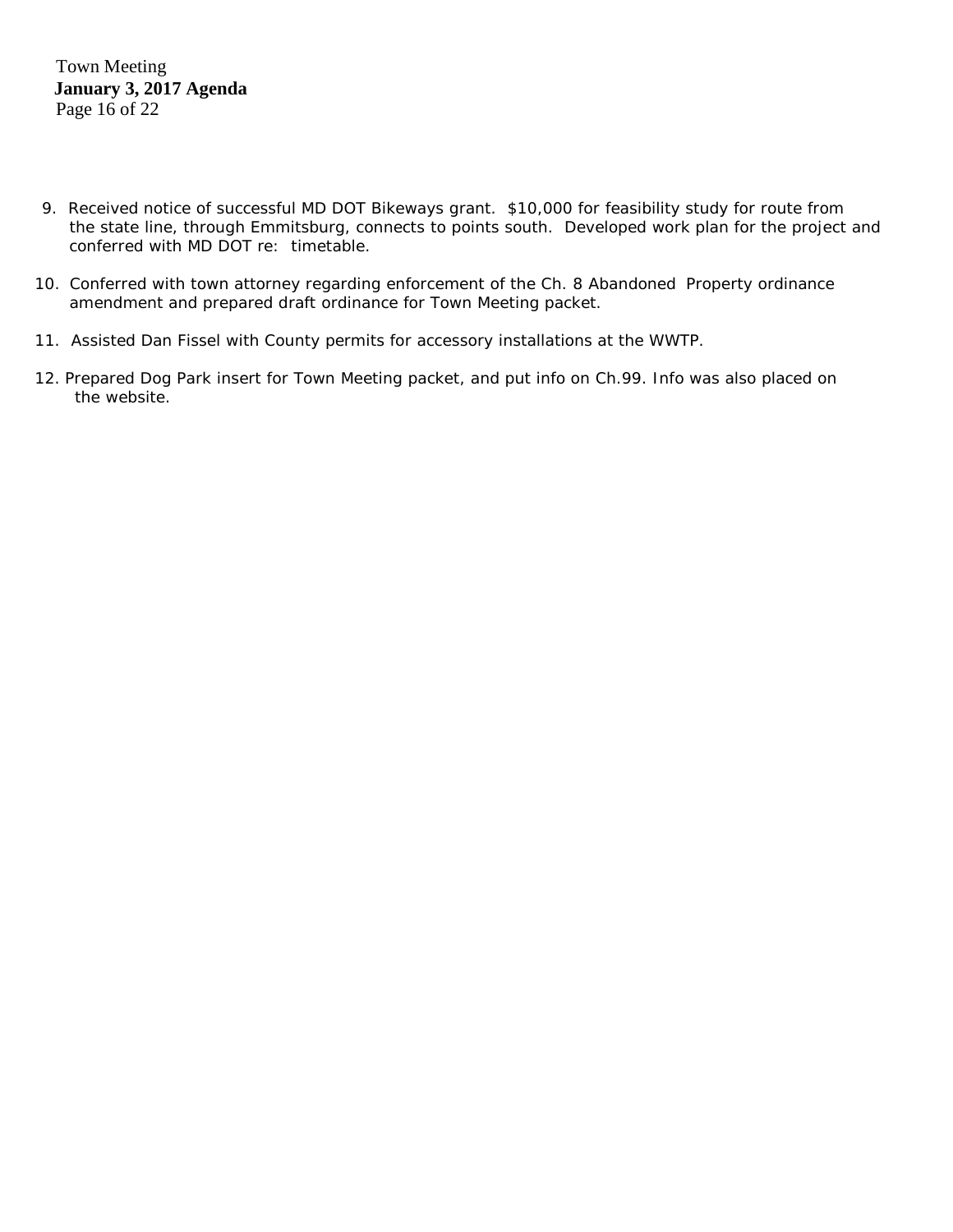Town Meeting  **January 3, 2017 Agenda** Page 17 of 22

 **ITEM L**

# **REPORTS:**

1. *Treasurer's Report*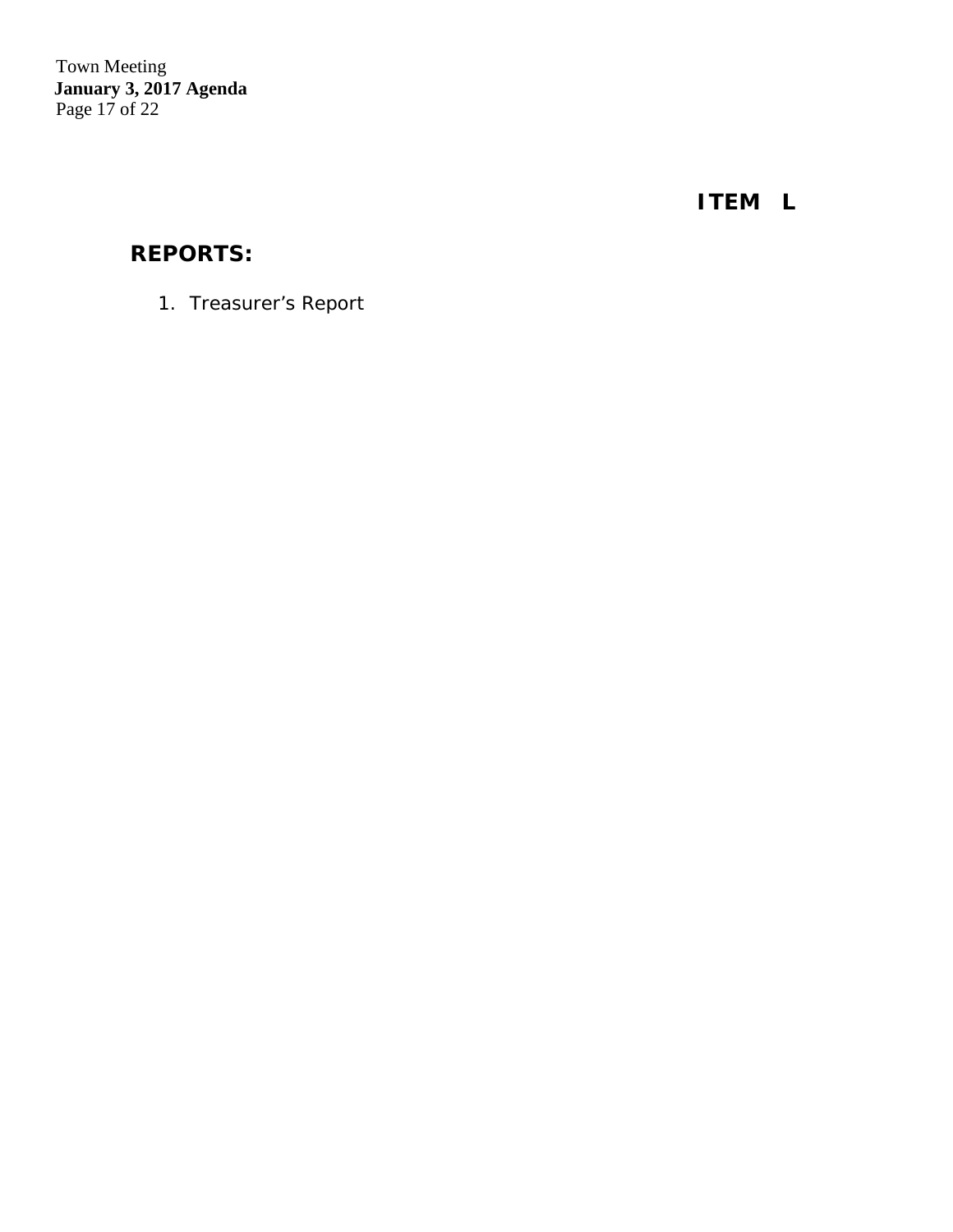Town Meeting  **January 3, 2017 Agenda** Page 18 of 22

# **Treasurer's Report:**

### **ITEM 1**

#### **TOWN OF EMMITSBURG CASH ACTIVITY as of December 20, 2016**

| \$4,745,283           | Cash Balance December 1, 2016 |
|-----------------------|-------------------------------|
| 291,005<br>$-169,541$ | Deposits<br>Withdrawals       |
| \$4,866,747           | Operating Balance Forward     |

| <b>Check</b><br>Amount | <b>Vendor Name</b>                 | <b>Description</b>                          | <b>Check Date</b> | <b>Check Number</b> |
|------------------------|------------------------------------|---------------------------------------------|-------------------|---------------------|
| \$47,822               | State Retirement & Pension System  | State Retirement & Pension                  | 12.07.16          | 36565               |
| 16,287                 | Chesapeake Employers Insurance     | <b>FY17 Workman's Compensation</b>          | 12.07.16          | 36555               |
| 16,006                 | MD Dept of Budget & Mgmt           | Nov 16 Health Insurance                     | 12.07.16          | 36562               |
| 12,500                 | <b>Christopher Burris</b>          | Community Legacy Program - 300 East Main St | 12.14.16          | 36592               |
| 7.610                  | Alam B Roofing & Home Improvements | Roof Repair - 140 South Seton Ave           | 12.07.16          | 36549               |
| 6,026                  | Republic Services                  | Dec 16 Residential Services                 | 12.14.16          | 36574               |
| 4,147                  | Frederick County DUSWM             | Nov 16 Tipping Fees                         | 12.07.16          | 36557               |
| 3.556                  | George S. Coyne Chemical Co.       | Chemicals                                   | 11.30.16          | 36529               |
| 2,565                  | Clapp & Carper, LLC                | Sep - Nov 16 Consulting Services            | 12.07.16          | 36556               |
| 2.159                  | Sherwood-Logan & Associates        | Basic Repair Kit WWTP - Labor Test & Paint  | 12.14.16          | 36594               |

Ck dates 11.29.16 to 12.20.16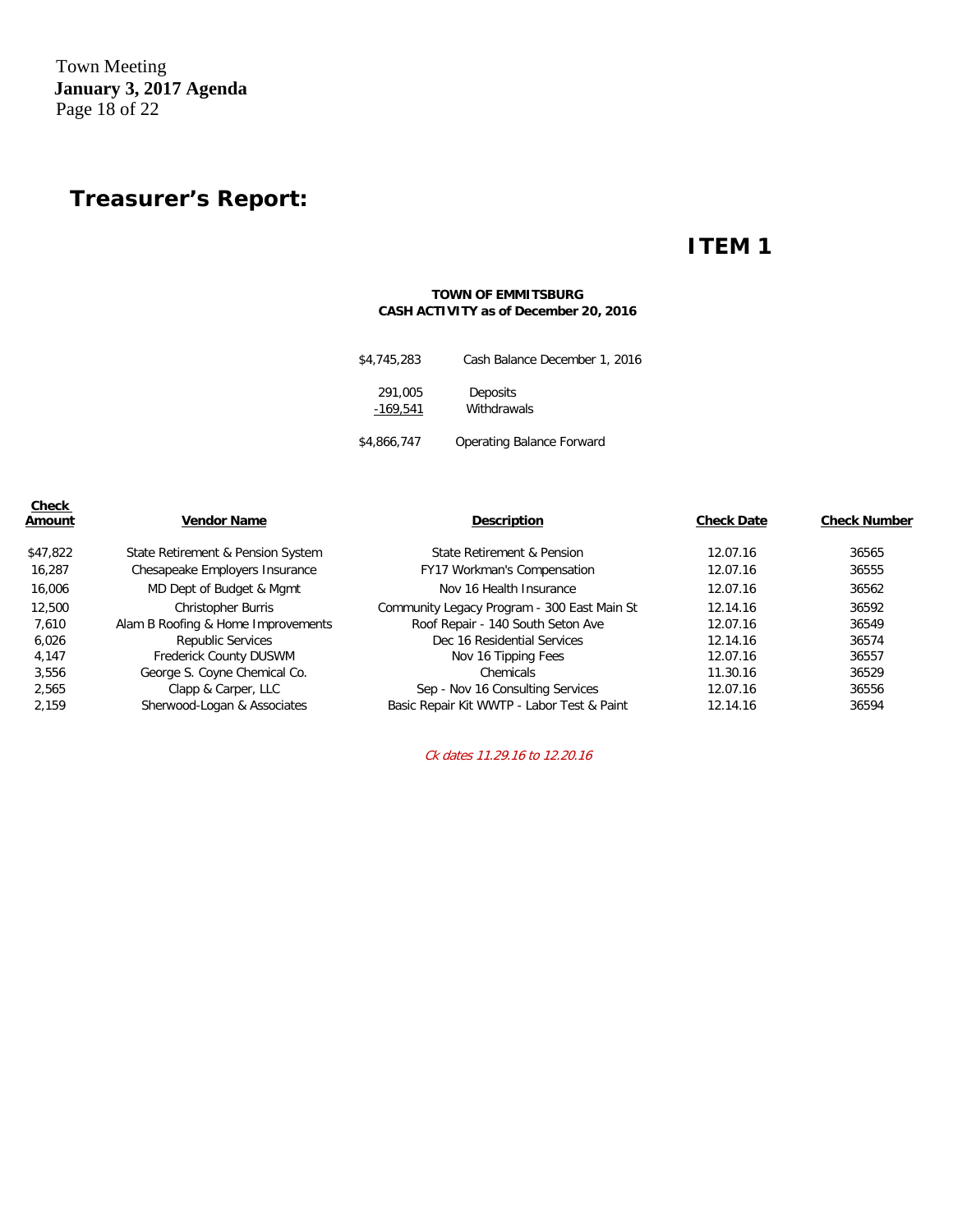Town Meeting  **January 3, 2017 Agenda** Page 19 of 22

### **AGENDA ITEMS:**

# **ITEM 1**

 *New technology for Rainbow Lake and water plant – Presentation by Staff and Kershner Environmental Technologies.*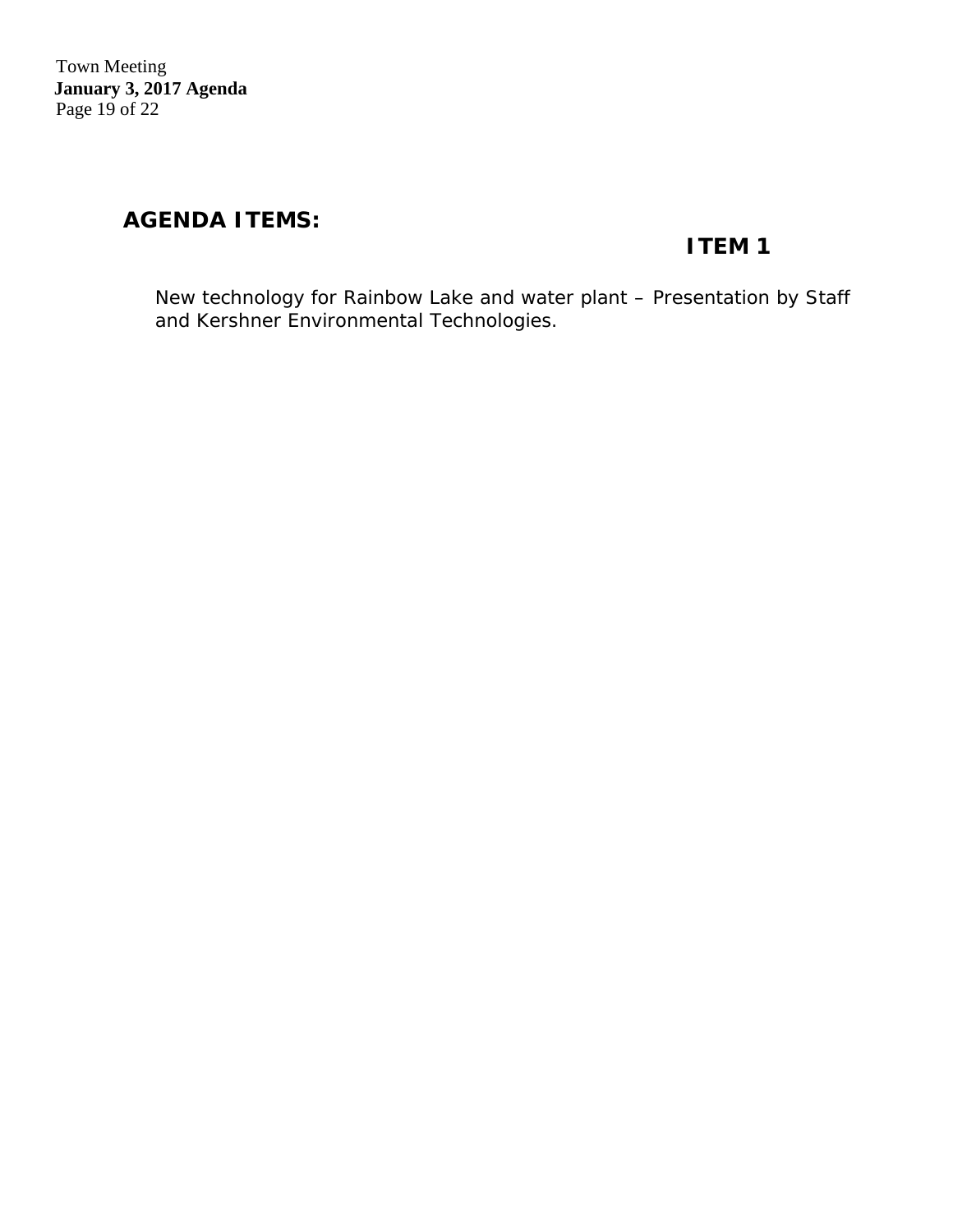Town Meeting  **January 3, 2017 Agenda** Page 20 of 22

# **AGENDA ITEMS:**

# **ITEM 2**

*Amendment to Section 8.04 Abandoned Property for discussion and possible consideration – Withdrawn by Mayor and Staff*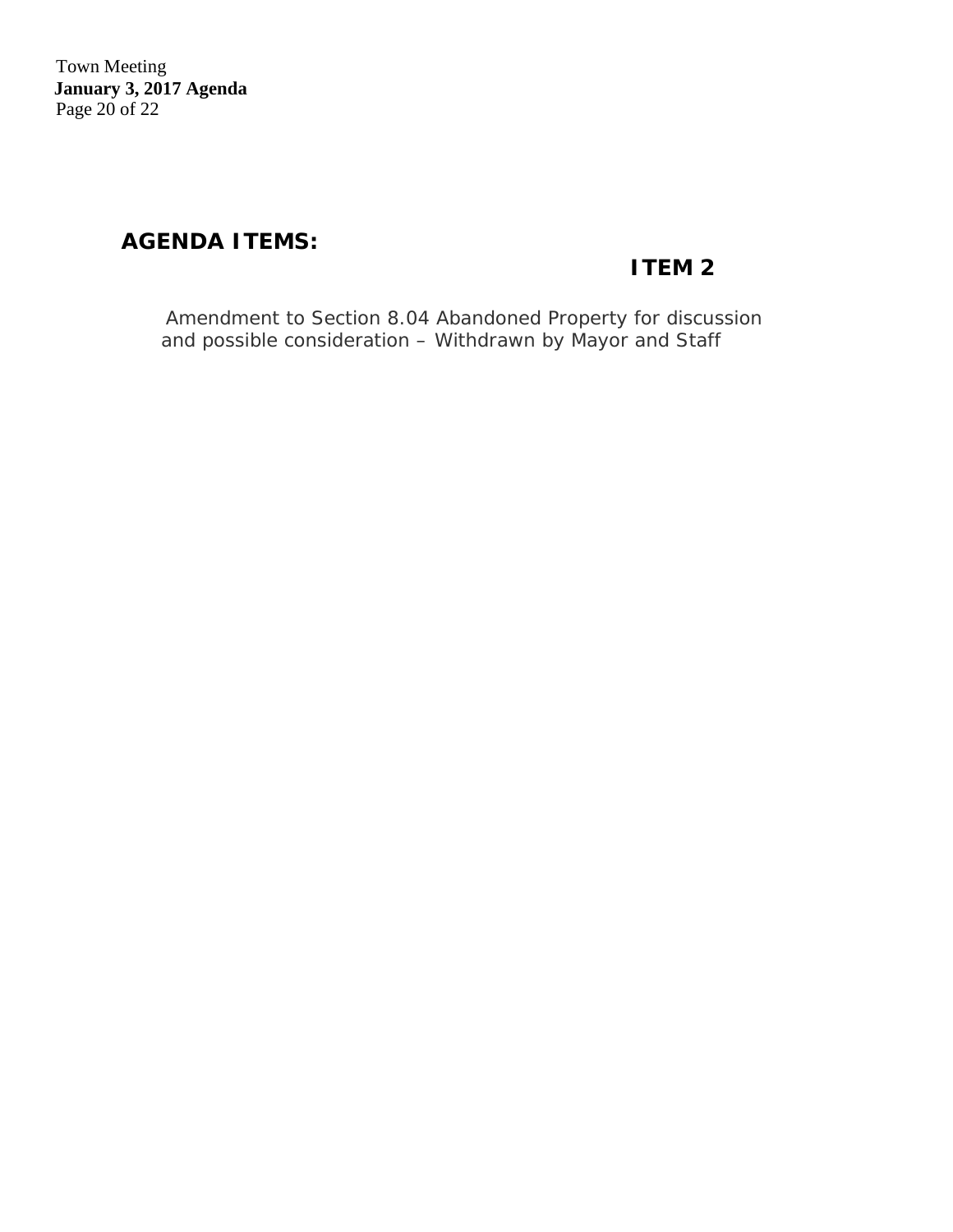### **AGENDA ITEMS:**

### **ITEM 3**

 *Life insurance for the elected officials of the Town – Hand out given at meeting*